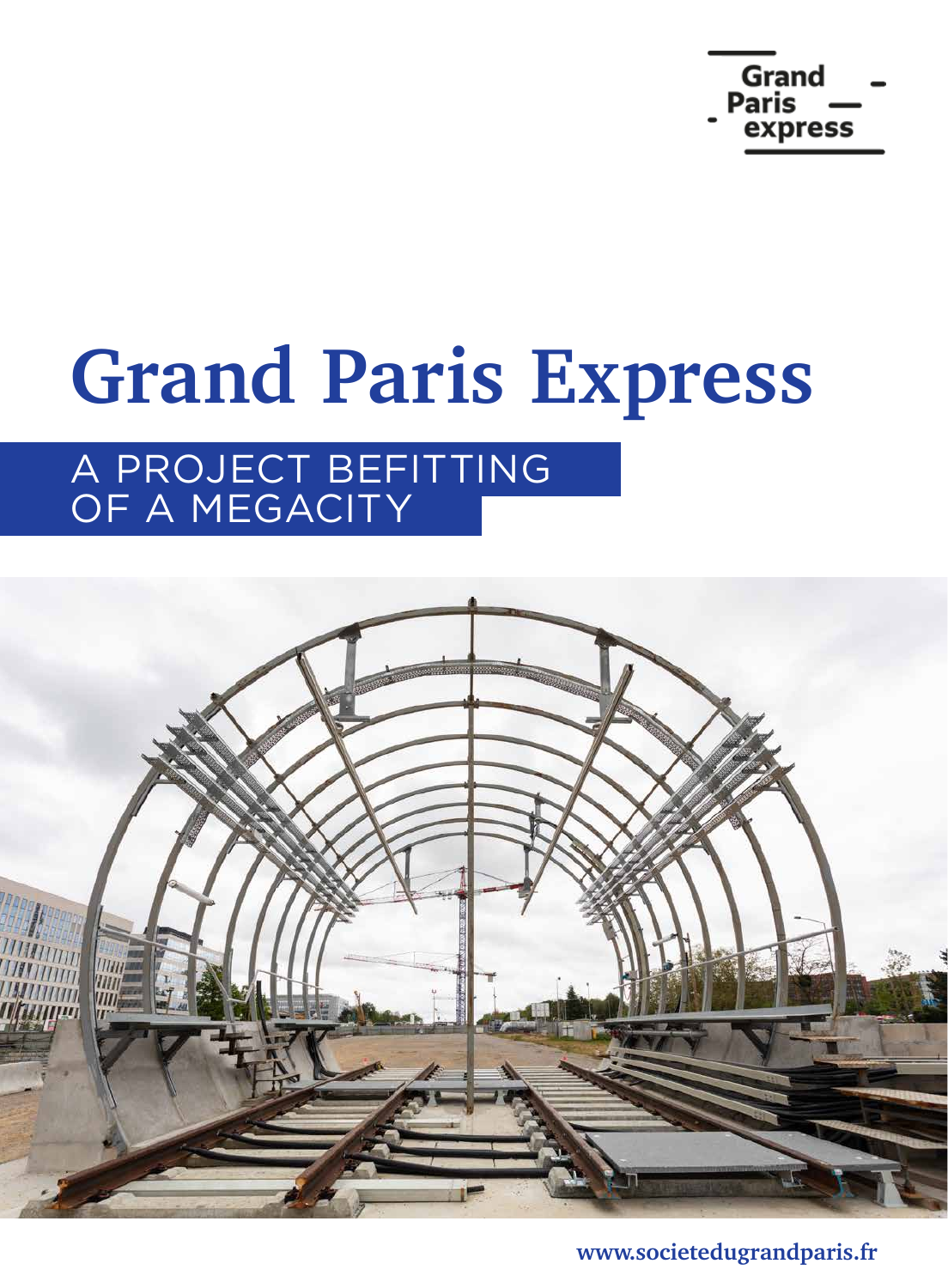**2** [ JULY 2021 ] **BUSINESS EXCELLENCE 3**

*The Paris Metro is renowned the world over for being a work of art as much as a transit system*

RESEARCH BY *Abi Abagun*

Grand Paris Express

# A PROJECT BEFITTING OF A MEGACITY

**BUSINESS EXCELLENCE** [ JULY 2021 ]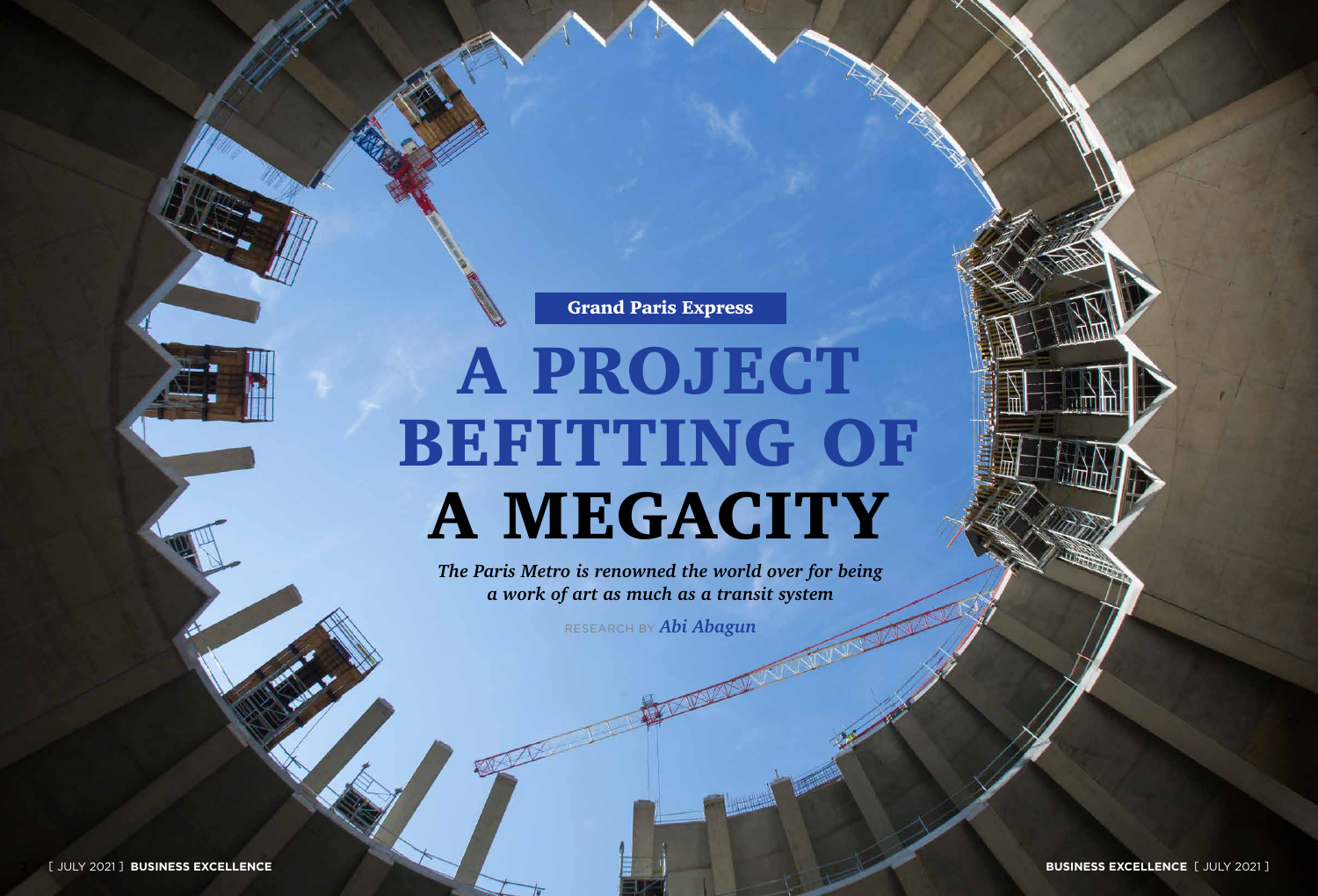This calls for a modern transport system, capable of meeting the demands of one of



he Paris Metro is renowned the world over for being a work of art as much as a transit system. A total of 86 of the system's stations retain their original art nouveau-inspired entrances, a throwback to the Belle Epoque. But this historic beauty, undoubtedly part of the metro's charm, also tells of its need to modernize. 100 years ago, the Paris urban area held a population of less than 5 million people. In 2021, that number has tripled. T

the world's megacities, and connecting the centre of Paris with its surrounding region in Île-de-France. The Grand Paris Express will be central to delivering on this mandate. Business Excellence recently spoke with La Société du Grand Paris, the organisation heading up the project, which is currently the largest transport project in Europe.

#### Project Overview

The statistics that underpin the project show why it is considered to be the largest of its

#### GRAND PARIS EXPRESS

*"In total, there are 68 new stations, 200 kilometres of new railway, and four additional lines on which a new automatic metro will run"*

kind in Europe. In total, there are 68 new stations, 200 kilometres of new railway, and four additional lines on which a new automatic metro will run. Ninety percent of this will be underground and it will accommodate 2 million passengers per day.. This last statistic alone would put it among Europe's largest transit systems all on its own.

This will bring numerous benefits, of course. Grand Paris Express opens a whole range of opportunities for the inhabitants of Paris. These include improved access to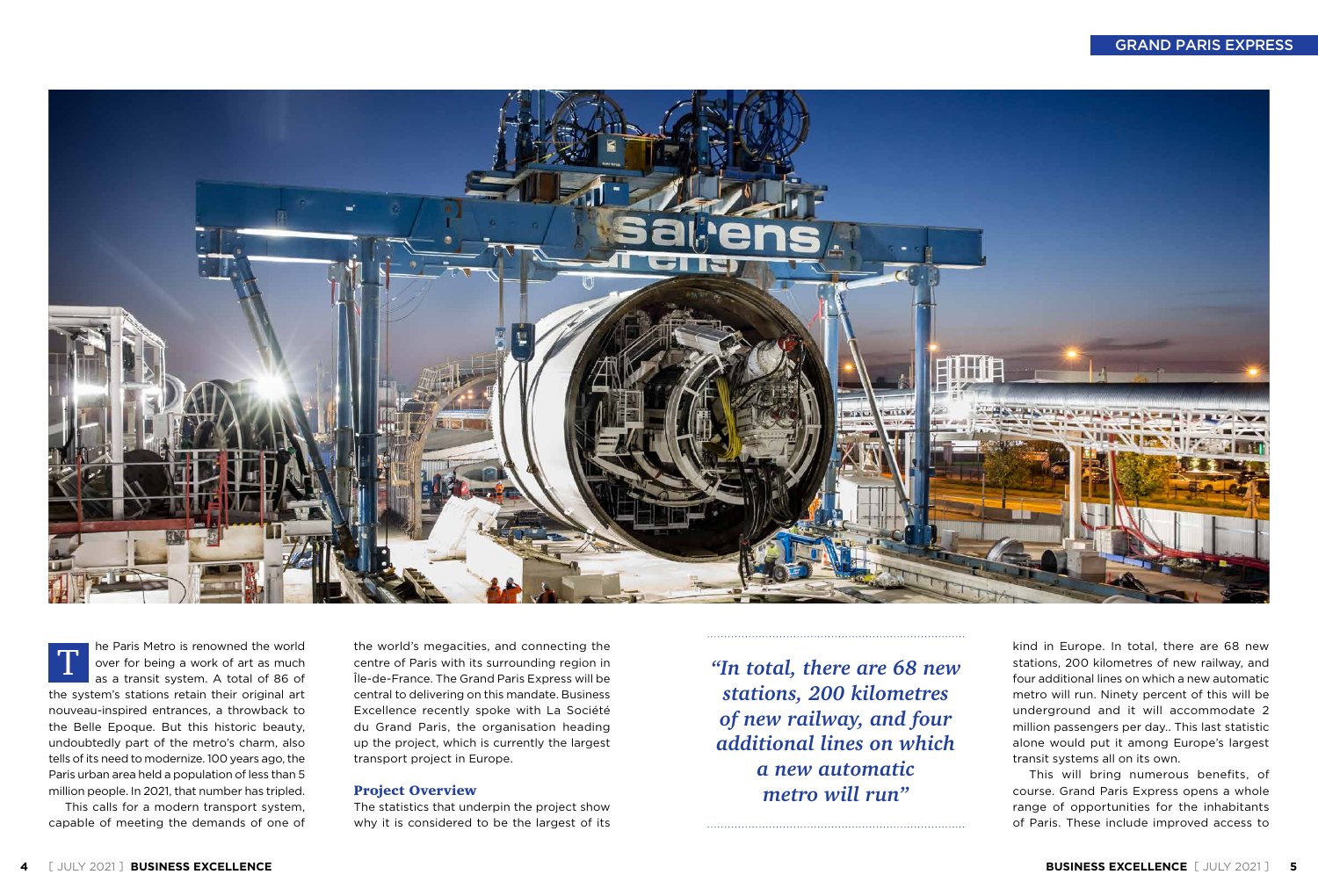

employment, health care, leisure, and culture. As well as playing a major role in rebalancing the metropolis, it promises to increase social cohesion for the population. The average journey time for remote parts of Paris to the city centre will be cut by over an hour.

And then, of course, there are the benefits that the project brings to other transport users. Grand Paris Express is an opportunity to rethink the travel habits of Parisians. Nowadays, the main road arteries around Paris are all gridlocked at peak times in hyperdense urban environments. This project creates the possibility of a more breathable and livable metropolis, with reduced greenhouse gases and road traffic.

Of course, delivering a project of this scale is a hugely collaborative effort. La Société du Grand Paris currently has more than 7,000 workers on its construction sites and should reach a peak of 15,000 by 2022 or 2023. A social inclusion clause in its contracts with all companies working on the project means that 10% of working hours must be delivered by people in occupational integration, and more than 2 million hours have already been covered by people fitting those criteria.

#### **Milestones**

Further good news comes in the form that the Grand Paris Express project is already well underway, with all of the lines now under construction. Line 14 should be ready for the Paris Olympic Games in 2024, while 84% of Line 15 is already complete. There are 10 TBM tunnel diggers working around the clock to deliver this line on time, and La Société du

#### GRAND PARIS EXPRESS

*"Line 14 should be ready for the Paris Olympic Games in 2024, while 84% of Line 15 is already complete"*



Grand Paris has already finished station walls, with facilities such as wifi and AC soon to be delivered.

Everywhere you look, there's something going on. There's ongoing work on Line 16, and 7 TBMs are currently working on Line 17, which had its first TBM Florence launch in January 2021. La Société du Grand Paris also expects to launch the first TBM on Line 18 very shortly, and is already drawing up a contract for the development and supply of the trains for this line, which will be 35 kilometres long in total.

#### Socioeconomic and Environmental Benefits

Like any modern transport system, Grand Paris Express is not an end in itself, but rather part of a bigger question around the evolution of the city it serves. This means interconnectivity with the city centre, education, health, and technology hubs, and the city's three airports. It will improve the attractiveness of the territory, the functioning of labour and housing markets, and will lead to job creation and productivity gain for businesses and public services.

Everywhere you look, there's something going on. There's ongoing work on Line 16, and 7 TBMs are currently working on Line 17, which had its first TBM Florence launch in January 2021.

#### **Did you know?**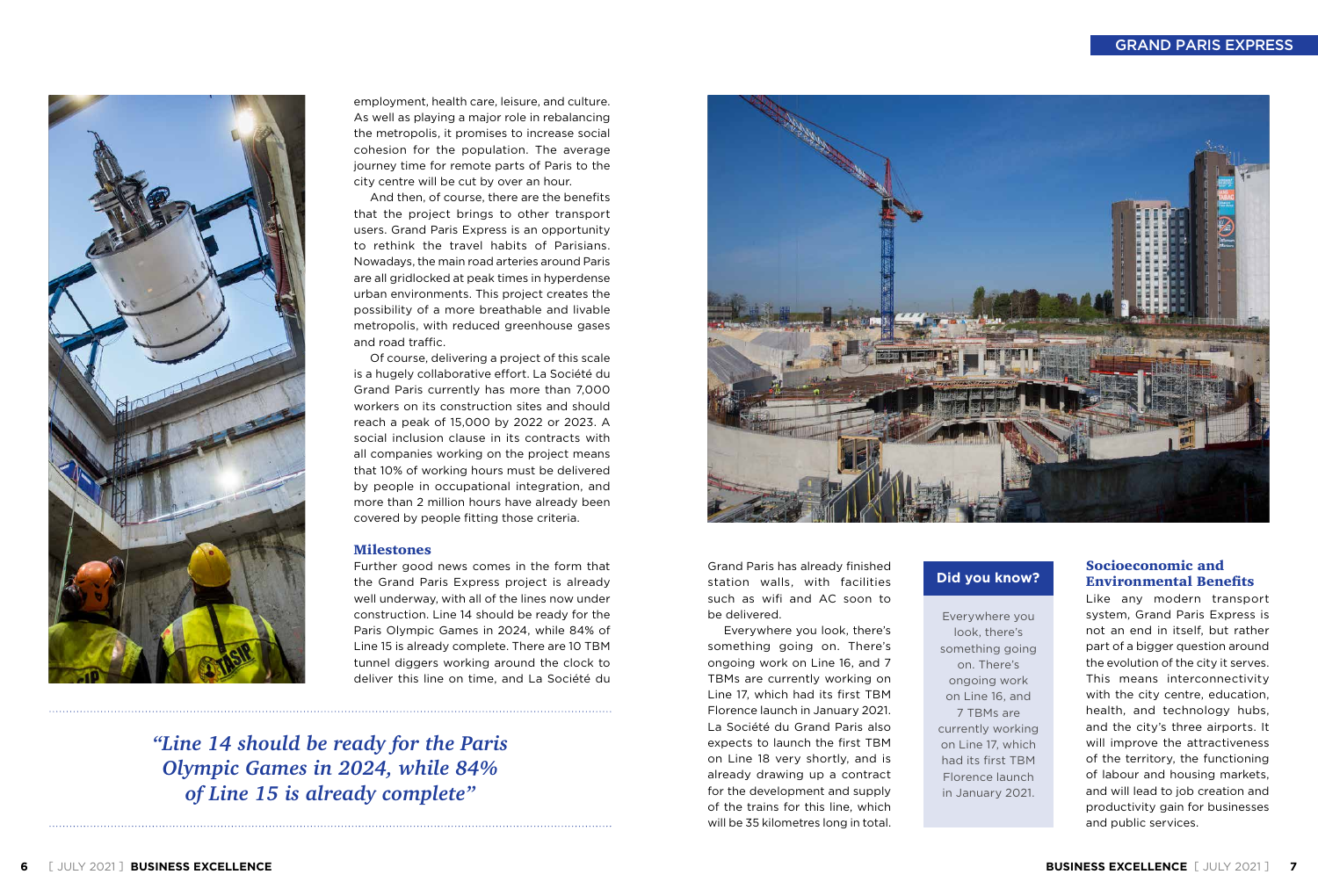#### GRAND PARIS EXPRESS



There are also tangible socioeconomic benefits that have already been planned to align with the project. For example, by 2030, 140km2 of land around Grand Paris Express stations will be turned into new mixed-use districts. The Société du Grand Paris, private developers, and public housing authorities have already started several land development programs, which will improve the living conditions of millions of people living in the area.

Decarbonization is also a central tenet of the project. An estimated 70% of the aforementioned houses will be built with biobased materials, including 50% French wood. An estimated three quarters of French people use their cars to get to work. This project will encourage people to switch to public transport and contribute to a better environment. The Grand Paris Express will save up to 27.6 million tons of CO2 emissions by 2050.

As the only remaining megacity in the EU, Paris has justifiable grounds to lay claim to being the bloc's most important city. The Grand Paris Express project is central to ensuring that it continues to be one of the world's economic powerhouses. Not only does it promise to take millions of daily car journeys from the suburbian streets of Paris, it also creates economic opportunities for all. That is something that everyone can celebrate.  $B_{\text{F}}$ 

#### Covid 19

The Covid-19 pandemic in Paris has the potential to be hugely disruptive for ongoing work on Grand Paris Express. However,far from grounding to a halt, works have instead adapted to the new environment:"Progress continues at a good pace, despite the ongoing crisis for more than a year but this hasn't been without its consequences on our construction sites.

> $\boxtimes$  info@societedugrandparis.fr @GdParisExpress **www.societedugrandparis.fr**

After a 4 to 6 weeks shutdown in the spring of 2020, it took several weeks to rearm the construction sites and find an optimal organization that remains conditioned on the Covid pandemic and its consequences. This





crisis caused about 3 to 8 months of delay on the lines under construction. The challenge remains to optimize the thousands of tasks required to the conception of each line to redefine realistic commissioning dates.

#### The Future

#### GRAND PARIS EXPRESS



### *"The Covid-19 pandemic in Paris has the potential to be hugely disruptive for ongoing work on Grand Paris Express"*